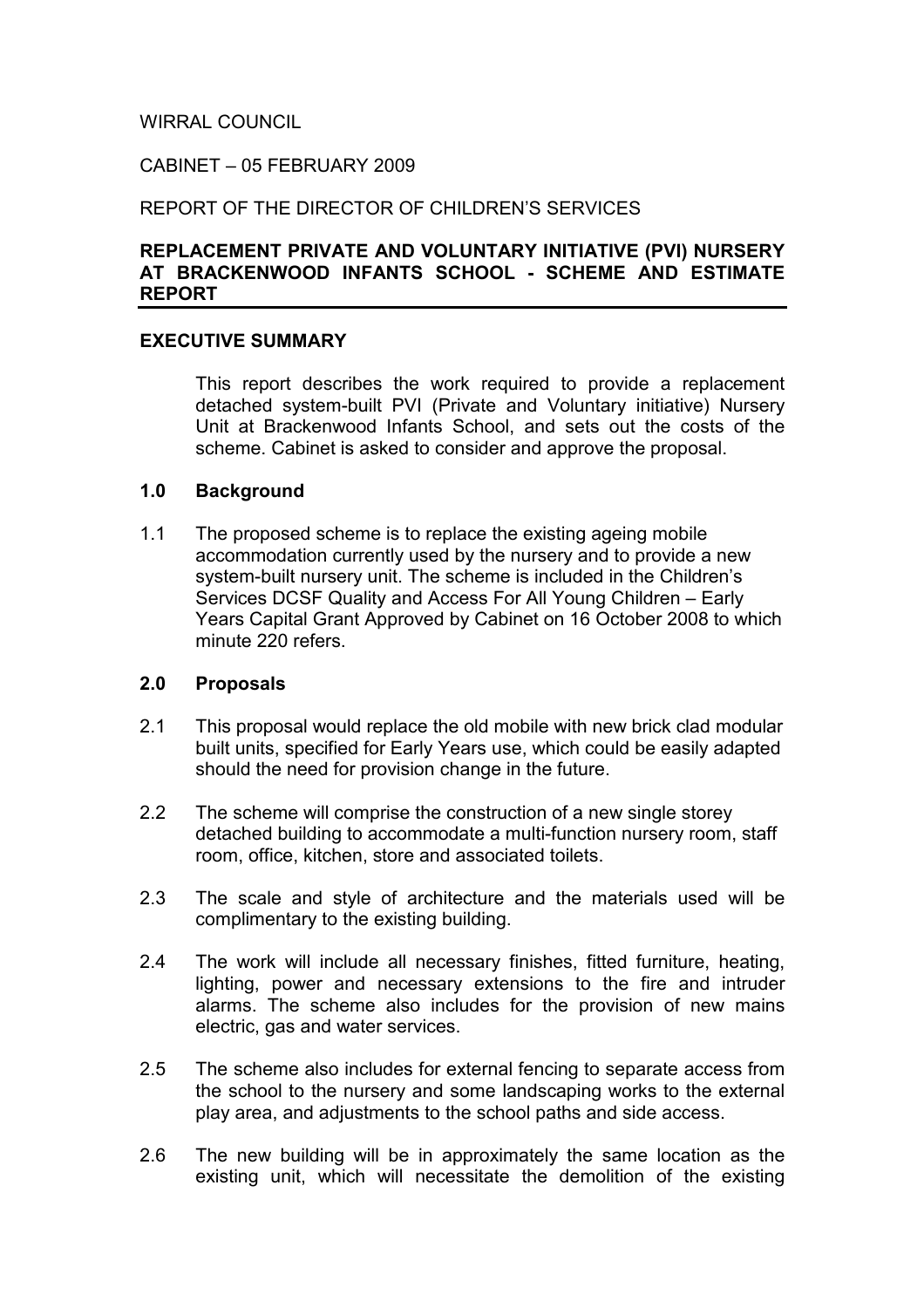building prior to starting on site. The nursery will relocate to temporary accommodation off site prior to the demolition. The new accommodation will be designed to current OFSTED and Sure Start recommendations for childcare.

2.7 The new building will be designed to be efficient and economic to operate and maintain. It is intended that the building will use, as far as is economically possible, ecologically responsible materials in accordance with DCSF recommendations and guidance.

## 3.0 Financial Implications

- 3.1 It is anticipated that there will be a saving in fuel revenue costs at the school as a result of this scheme as the new building will be considerably more energy efficient than the old mobile that it replaces. The Energy Conservation Unit within the Department of Technical Services will closely monitor costs.
- 3.2 It is proposed that the scheme will be procured as a single stage selective competitive tender during March 2009 and the selected contractor will commence work on site in May 2009 with completion by September 2009. It is intended that the removal of the existing mobile will take place prior to construction of the new unit during the 2009 Whit half-term holidays to minimise the impact on the nursery and the school.
- 3.3 The Estimate for this work is set out below. All costs are at third quarter 2008.

| Demolition of Existing Mobile<br><b>Building costs</b><br><b>Groundworks</b><br><b>External Works</b><br>New Electric, Gas & Water Supplies<br>Fixtures, Fittings & Equipment<br>Departmental Charges including:<br><b>Professional Fees</b> |              | 7,500.00<br>£<br>£191,384.00<br>£ 17,750.00<br>£ 25,000.00<br>£ 25,500 00<br>£ 10,500.00 |
|----------------------------------------------------------------------------------------------------------------------------------------------------------------------------------------------------------------------------------------------|--------------|------------------------------------------------------------------------------------------|
| <b>Clerk of Works Salary</b><br><b>CDM Coordinator</b><br>Planning and building regulation fees                                                                                                                                              |              | £ 22,210.00                                                                              |
|                                                                                                                                                                                                                                              | <b>TOTAL</b> | £299,844.00                                                                              |
| The scheme will be funded from the following:-                                                                                                                                                                                               |              |                                                                                          |
| DCSF Early Years capital Grant 2008 / 11                                                                                                                                                                                                     |              | £300,000.00                                                                              |
|                                                                                                                                                                                                                                              | TOTAL        | £300,000.00                                                                              |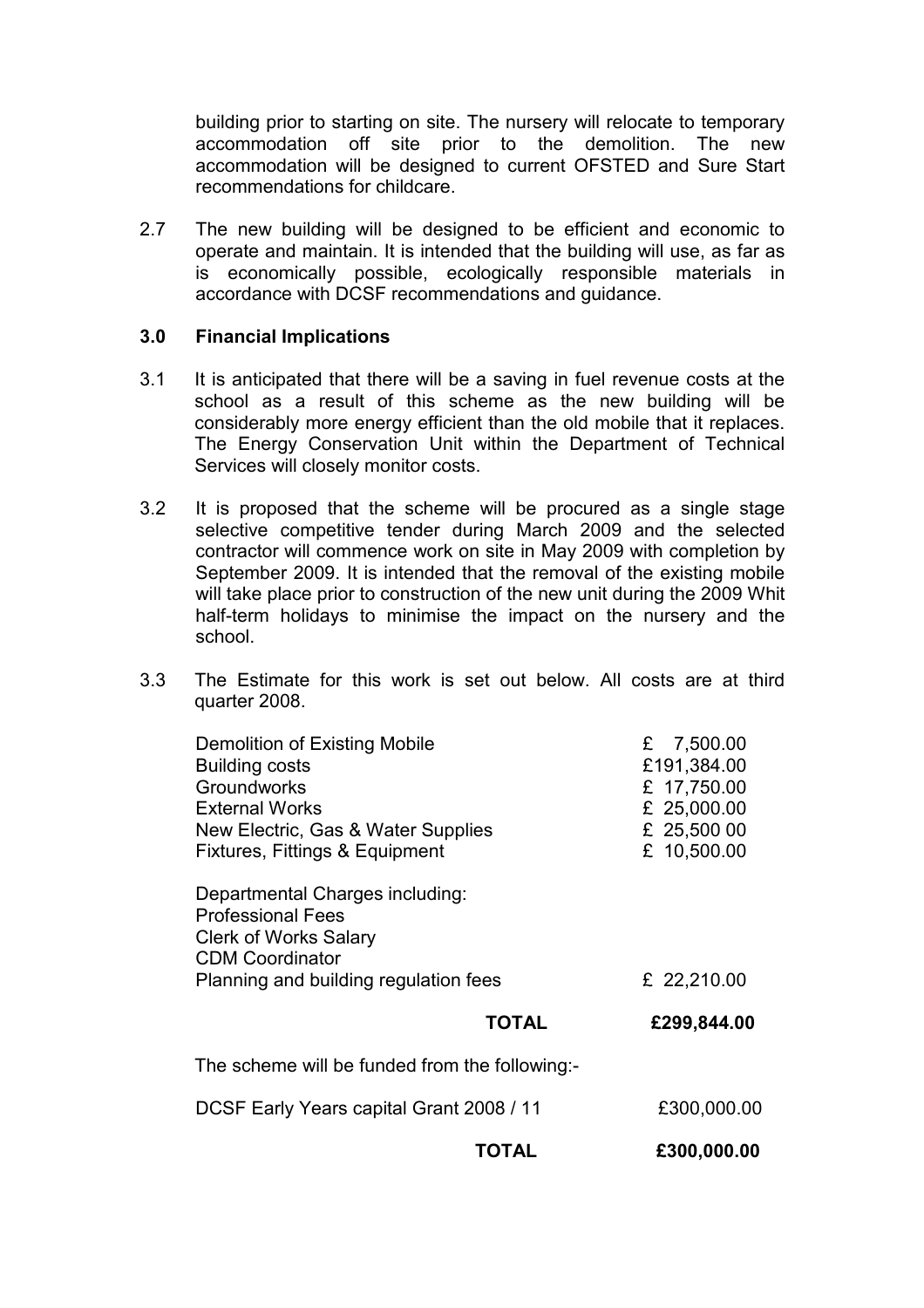# 4.0 Staffing Implications

- 4.1 The Department of Technical Services will provide all Professional Services.
- 4.2 The Director of Technical Services in accordance with the Construction (Design and Management) Regulations will carry out the role of CDM Coordinator.

# 5.0 Equal Opportunities Implications

- 5.1 The Council's Access Officer shall be fully consulted on the proposals.
- 5.2 The facilities being provided by the scheme outlined in this report have taken fully into consideration the access needs of people with disabilities, special needs and the elderly.
- 5.3 Access will be provided for children and adults with disabilities to all areas of the Children's Centre. The new centre will also comply with current recommendations on design for the deaf and partially sighted. Disabled persons WC accommodation will be provided.
- 5.4 There are no implications in this report for equal opportunities, including women, ethnic minorities or the elderly.

## 6.0 Community Safety Implications

- 6.1 The design of this project will take account of best practice to reduce the risk of crime and the local crime prevention officer will be consulted.
- 6.2 The scheme shall include inner security door so that only authorised access via the reception staff may proceed beyond the entrance lobby.

# 7.0 Local Agenda 21 Implications

- 7.1 Thermal insulation is to be provided to meet the standards and guidelines recommended by the DCSF in the school premises regulations 1996 and part L2 of the Building Regulations. The design will also follow the DETR / DCSF guidelines for "Energy efficient design of new buildings and extensions for schools and colleges."
- 7.2 Low energy electrical fittings, heating controls and water saving devices will all be used as far as possible to help reduce the consumption of natural resources.
- 7.3 All timber used will be from sustainable sources regulated by the Forestry Stewardship Council.